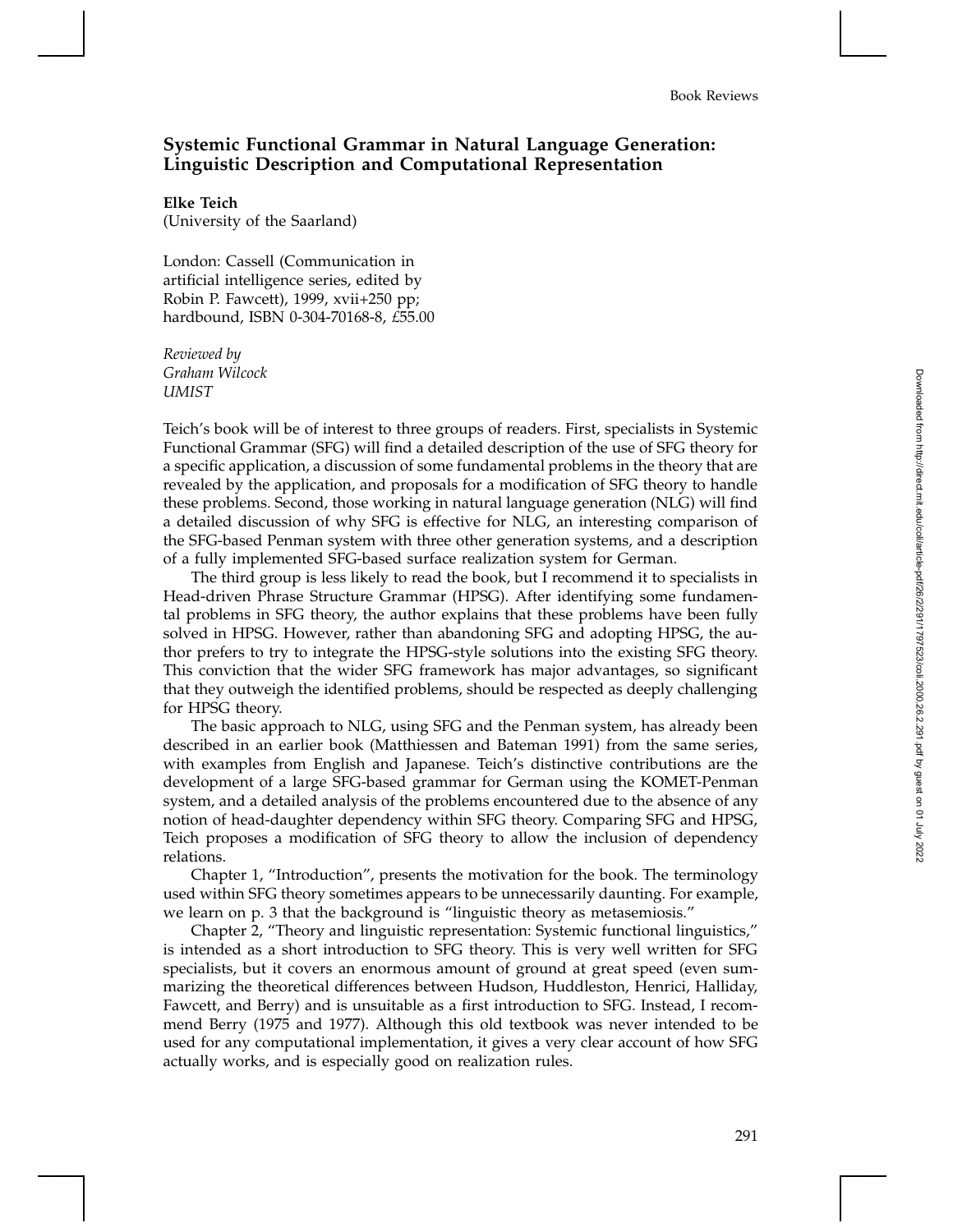## Computational Linguistics Volume 26, Number 2

Chapter 3, "Computational application: Grammar models in natural language generation," presents an interesting comparison of four different approaches to the use of grammars in surface generation: SFG in Penman, Meaning-Text Theory in GOS-SIP, Functional Unification Grammar in COMET, and Tree Adjoining Grammar in Mumble-86 and SPOKESMAN.

As Teich points out, the key issue for SFG-based generators is when to choose which features from the system network. These decisions are taken in Penman by **choosers**, but the description of choosers (pp. 63–65) is obscure. In the example given (Figure 3.7), the PROCESS-TYPE chooser starts with an unexplained choice of static/nonstatic. This turns out to be irrelevant for verbal and mental processes, while it is the *only* distinction between relational and material processes. Why not call it material/nonmaterial? A more interesting issue here concerning the "generation gap" is the relationship between the Penman Upper Model ontology and these distinctions required by the grammar.

Chapter 4, "Description: A systemic functional grammar of German for natural language generation," gives a detailed description of the SFG-based grammar of German developed in KOMET. Although the details are mainly of interest for those working on German, this work has a wider significance as Teich accumulates evidence of the need for a head-dependency mechanism in SFG. The problems include government and case assignment in the clause, and lexical gender agreement in the noun group, which are highlighted in German but can be largely functionally motivated in English.

Chapter 5, "Computational representation: A proposal for dependency in systemic functional grammar," is, despite its title, mainly a discussion of noncomputational issues in grammatical theory. Teich describes the strengths of HPSG in handling head-dependency relations, and proposes a mechanism to support dependency in SFG. However, this proposal has important computational implications, as it includes reimplementing SFG in terms of typed feature structures, the formal basis underlying HPSG. Several computational systems for typed feature structures are listed, but the valuable work of Erbach (1994) (based on earlier work by Mellish) on multidimensional inheritance and typed feature structures for both SFG and HPSG is not mentioned.

Chapter 6, "Summary and conclusions," very briefly compares the strengths and weaknesses of SFG and HPSG, which are viewed as complementary. The discussion is theoretical and does not cover practical contributions such as the eclectic combination of ideas from SFG and HPSG in the SURGE generator (Elhadad and Robin 1996).

The book will be valuable to SFG specialists, and will also be of interest to others working in NLG, as it presents significant contributions in both fields. The suggested wider potential for synergy between SFG and HPSG remains to be explored.

## **References**

- Berry, Margaret. 1975 and 1977. *Introduction to Systemic Linguistics: 1 Structures and Systems* (1975)*, 2 Levels and Links* (1977). Batsford, London.
- Elhadad, Michael and Jacques Robin. 1996. An overview of SURGE: A reusable comprehensive syntactic realization component. In *INLG'96 Demonstrations and Posters*, pages 1–4. Eighth International

Natural Language Generation Workshop, Sussex, UK.

- Erbach, Gregor. 1994. Multi-dimensional inheritance. In H. Trost, editor, *Proceedings of KONVENS '94*, pages 102–111, Vienna. Springer.
- Matthiessen, Christian and John Bateman. 1991. *Text Generation and Systemic-Functional Linguistics: Experiences*
- *from English and Japanese*. Pinter, London.